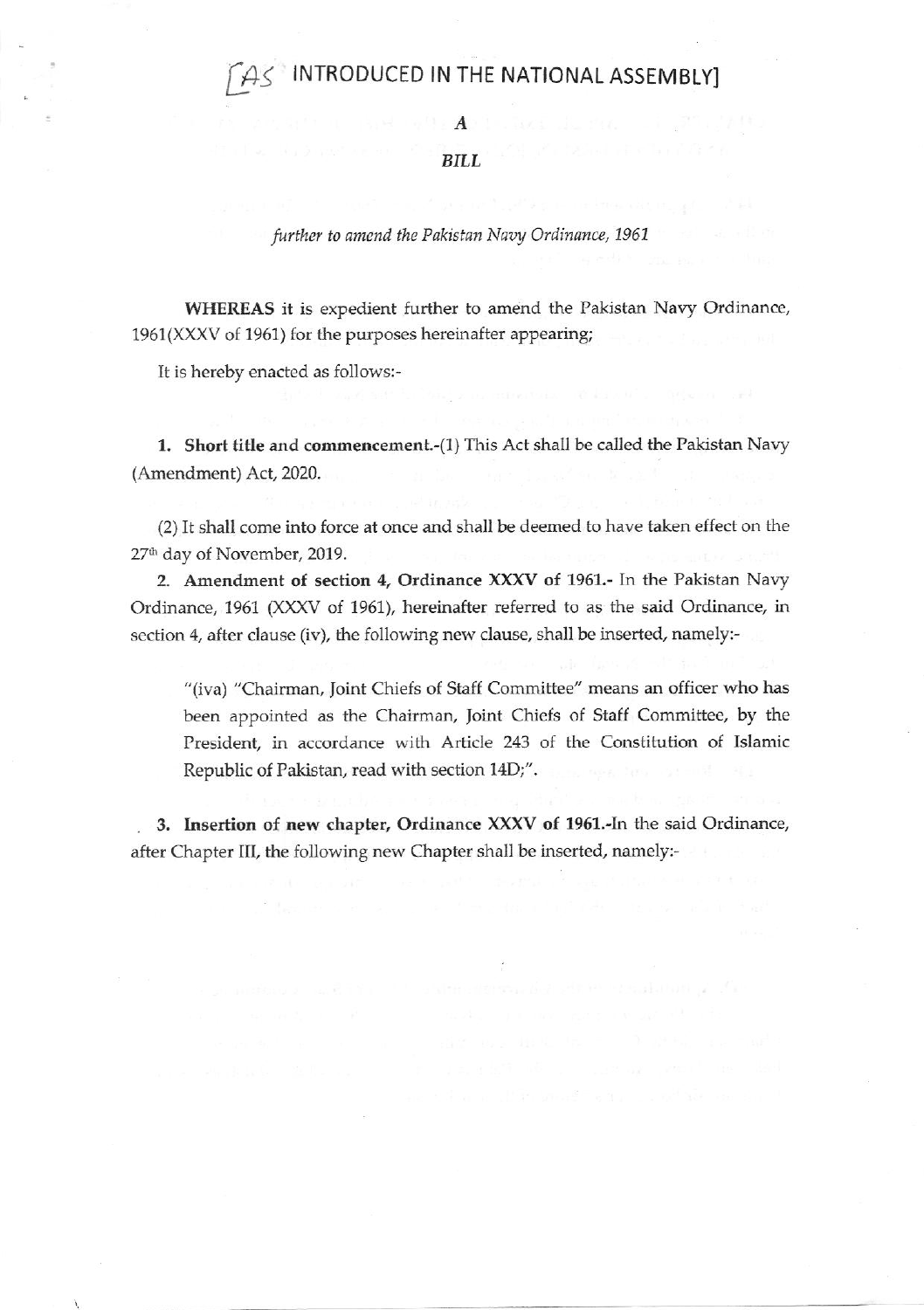# "CHAPIER IIIA.\_APPOINTMENT OF THE CHIEF OF THE NAVAL STAFF AND THE CHAIRMAN, JOINT CHIEFS OF STAFF COMMITTEE

14A. Appointment of the Chief of the Naval Staff.- (1) The President shall, on the advice of the Prime Minister, appoint an Admiral as the Chief of the Naval Staff, for a tenure of three (03) years.

(2) The terms and conditions of the Chief of the Naval Staff shall be determined by the President, on the advice of the Prime Minister.

#### 14B. Reappointment or extension of Chief of the Naval Staff.-

(1) Notwithstanding anything contained in this Act or any other law fcr the time being in force, the President, on the advice of the Prime Minister, may reappoint the Chief of the Naval Staff for additional tenure of three (03) years, or extend the tenure(s) of the Chief of the Naval Staff up to three (03) years, on such terms and conditions, as may be determined by the President on the advice of the Prime Minister, in the national security interest or exigencies, from time to tirne.

 $(2)$  Notwithstanding anything contained in this Act or any other law, or any order or judgment of any Court, the appointment, reappointment or extension of the Chief of the Naval Staff, or the exercise of discretion by the appointing authority in this regard, shall not be called into question before any Court on any ground whatsoever.

14C. Retirement age and service limits of the Chief of Naval Staff.. The retirement age and service limits prescribed for an Admiral, under the Rules and Regulations made under this Ordinance, shall not be applicable to the Chief of the Naval Staff, during his tenure of appointment, reappointment or extension, subject to a maximum age of sixty-four  $(64)$  years. Throughout such tenure, the Chief of the Naval Staffs hall continue to serve as an Admiral in the Pakistan Nary.

#### 14D. Appointment of the Chairman, Joint Chiefs of Staff Committee.-

 $(1)$  The President may, on the advice of the Prime Minister, appoint a Chairman, Joint Chiefs of Staff Committee, from amongst Generals ir. the Pakistan Army, Admirals in the Pakistan Navy, or Air Chief Marshals in the Pakistan Air Force, for a tenure of three (03) years.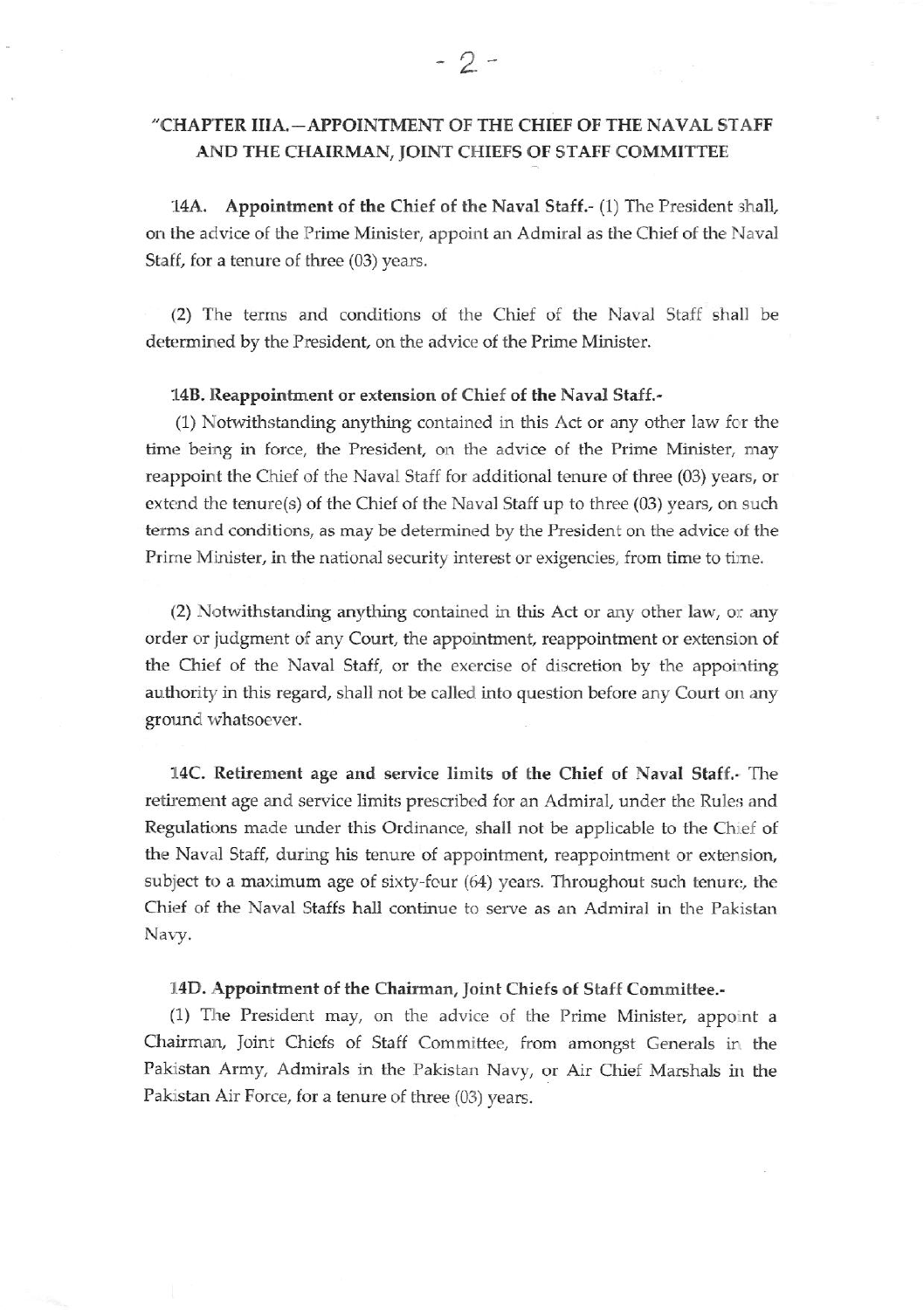(2) The terms and conditions of the Chairman, Joint Chiefs of Staff Committee shall be determined by the President on the advice of the Prime Minister.

(3) If the Chairman, Joint Chiefs of Staff Committee is appointed from amongst Admirals in the Pakistan Nany, the provisions of this Ordinance shall be applicable to the such Chairman, Joint Chiefs of Staff Committee.

14E. Reappointment or extension of the Chairman, Joint Chiefs of Staff Committee.- (1)Notwithstanding anything contained in this or any other law for the time being in force. the President, on the advice of the Prime Minister, may reappoint the Chairman, Joint Chiefs of Staff Committee for additional tenure of three (03) years, or extend the tenure(s) of the Chairman, Joint Chiefs of Staff Committee up to three (03) years, on such terms and conditions, as may be determined by the President on the advice of the Prime Minister, in the national security interest or exigencies, from time to time.

(2) Notwithstanding anything contained in this Act or any other law, or any order or judgment of any Court, the appointment, reappointment or extension of the Chairman, Joint Chiefs of Staff Commiftee, or the exercise of discretion by the appointing authority in this regard, shall not be called into question before any Court on any ground whatsoever.

14F. Retirement age and sewice limits of the Chairman. Joint Chiefs of Staff Committee.-In case an Admiral of the Pakistan Navy is appointed as the Chairman, Joint Chiefs of Staff Committee, the retirement age and service limits, prescribed under the Rules and Regulations made under this Ordinance, shall not be applicable to the said Admiral during his tenure of appointment, reappointment or extension, subject to a maximum age of sixty-four (64) years. Throughout such tenure, the Chairman, Joint Chiefs of Staff Committee, appointed under this Ordinance, shall continue to serve as an Admiral in the Pakistan Naw."

4. Amendment of section 15, Ordinance XXXV of 1961.-In section 15, for the word "Every" the expression, "Subject to Chapter IIIA, every" shall be substituted and for the full stop at the end, a colon shall be substituted and thereafter the following provisos shall be inserted, namely:-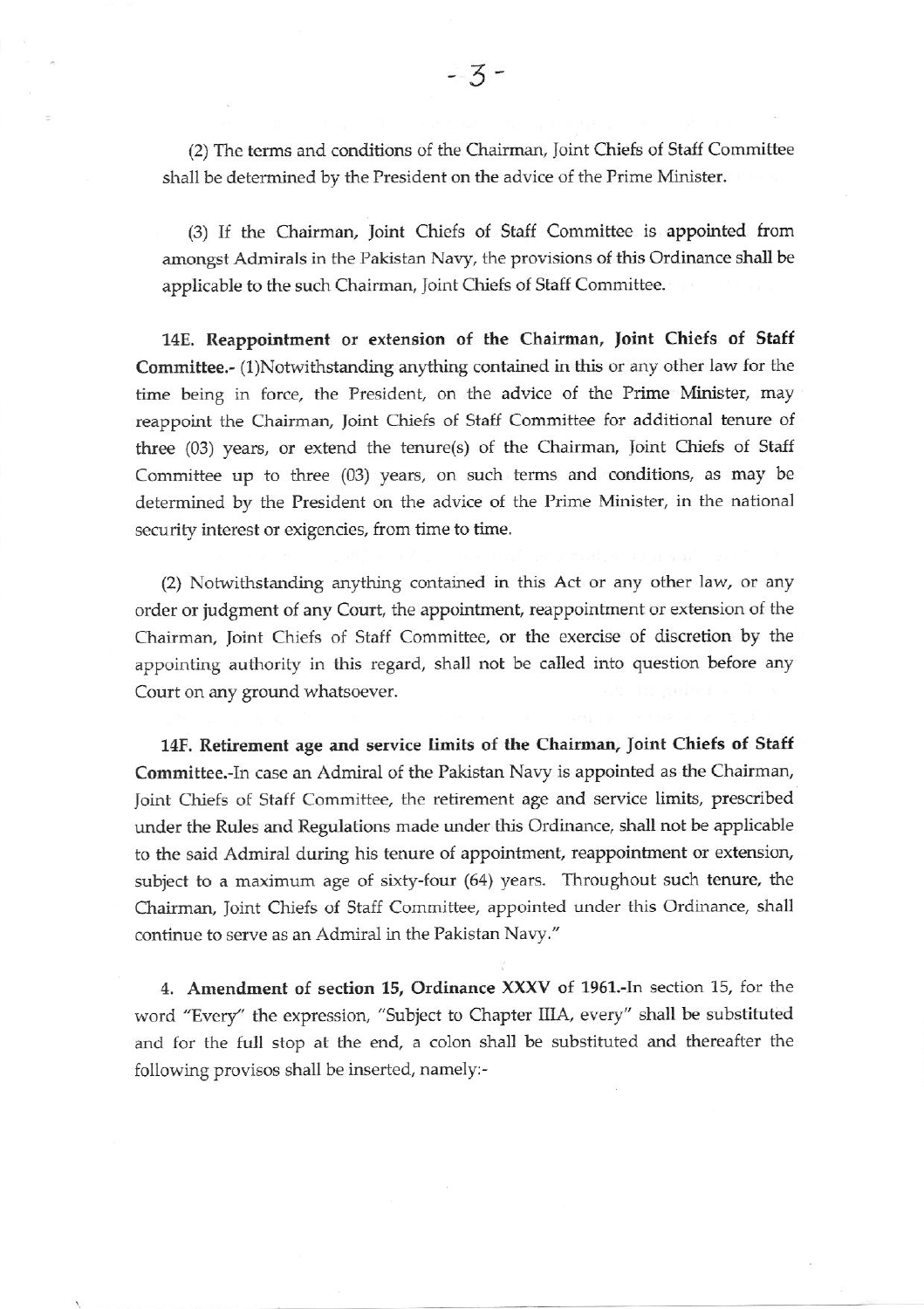"Provided that the appointment, reappointment, extension, and tenure of the Chief of the Naval Staff shall be determined in accordance with sections 14A, 14B and 14C.

Provided further that the appointment, reappointment, extension, and tenure of the Chairman, Joint Chiefs of Staff Committee shall be determined in accordance with scctions 14D, 14E and 14F."

5. Amendment of section 177, Ordinance XXXV of 1961.-In the said Ordinance, in section 177, in sub-section (2), sub-clause (a), after the word "the", occurring for the first time, the words and commas "appointment, reappointment, extension," and after the word "Ordinance", the words and commas "including the Chief of the Naval Staff and the Chairman, Joint Chiefs of Staff Committee" shall be added.

6, Amendment of section 178, Ordinance XXXV of 1951.- ln the said Ordinance, in section 178, in sub-section (1), after the word "forces", the words and commas "including the Chief of the Naval Staff and the Chairman, Joint Chiefs of the Staff Committee", shall be added.

#### 7. Overriding effect.-

(1)The provisions of this Act shall have effect notwithstanding anyfiing contained in the said Ordinance. any other law, rules, regulations or bye-laws, notifications and other legal instruments for the time being in force.

(2) In case there is any conflicl between the provisions of this Act and any other law for the time being in force, the provisions of this Act shall prevail to the extent of inconsistency.